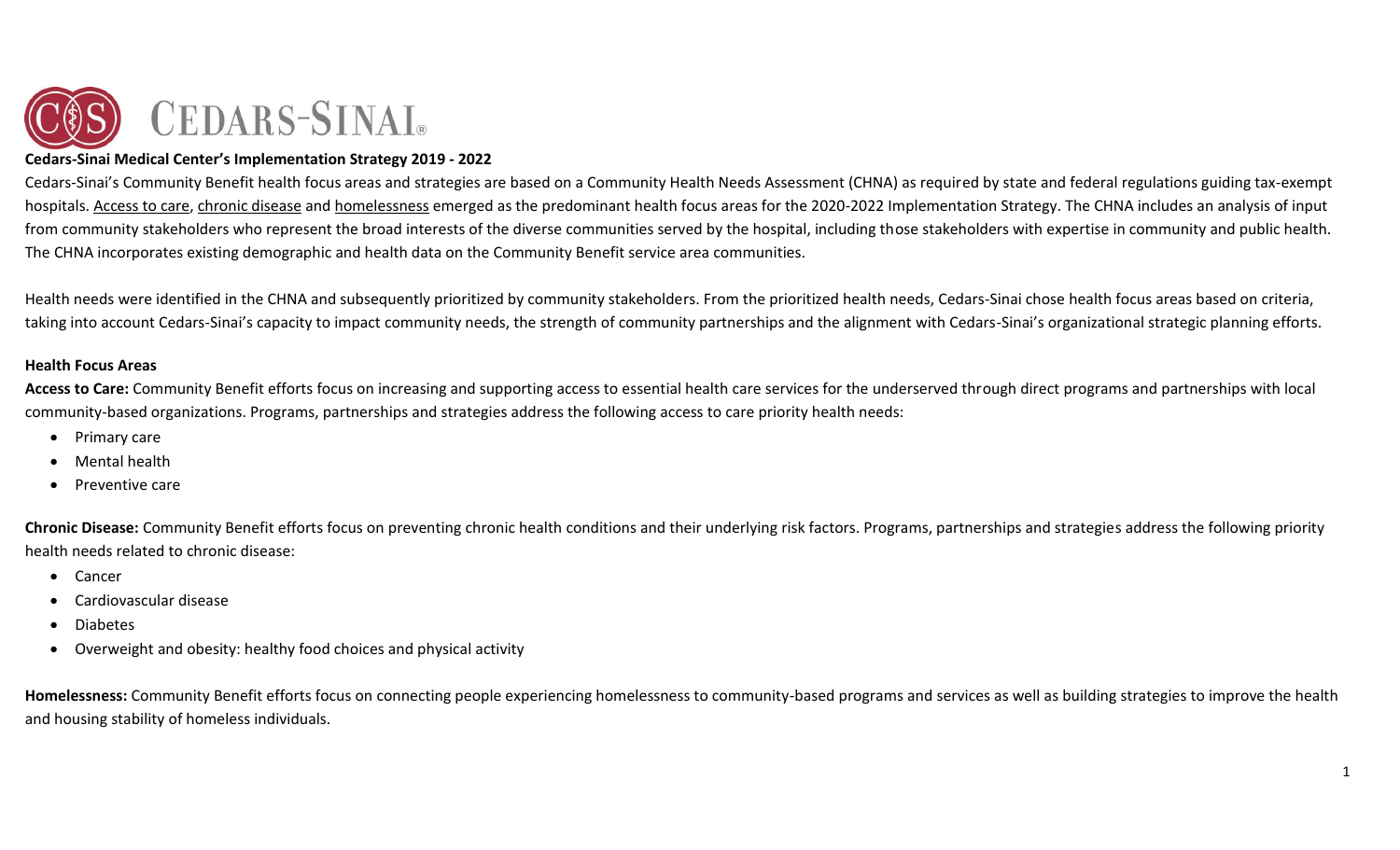#### **Priority Geography**

Cedars-Sinai is located at 8700 Beverly Boulevard, Los Angeles, California 90048. The Community Benefit Service Area includes large portions of Service Planning Areas (SPAs) 4 (Metro), 5 (West) and 6 (South), and a smaller portion of SPA 8 (South Bay) in Los Angeles County. The Community Benefit Service Area can also be viewed by Los Angeles City Council Districts, covering all or part of districts 1, 4, 5, 8, 9, 10, 13, 14 and 15.

Cedars-Sinai commits to addressing health needs in underserved communities located primarily in Service Planning Areas (SPAs) 4 and 6, and parts of SPA 8, as well as institutionadjacent communities with identified needs. These areas include diverse, low-income communities that experience greater health challenges than other areas of the Cedars-Sinai Community Benefit Service Area.

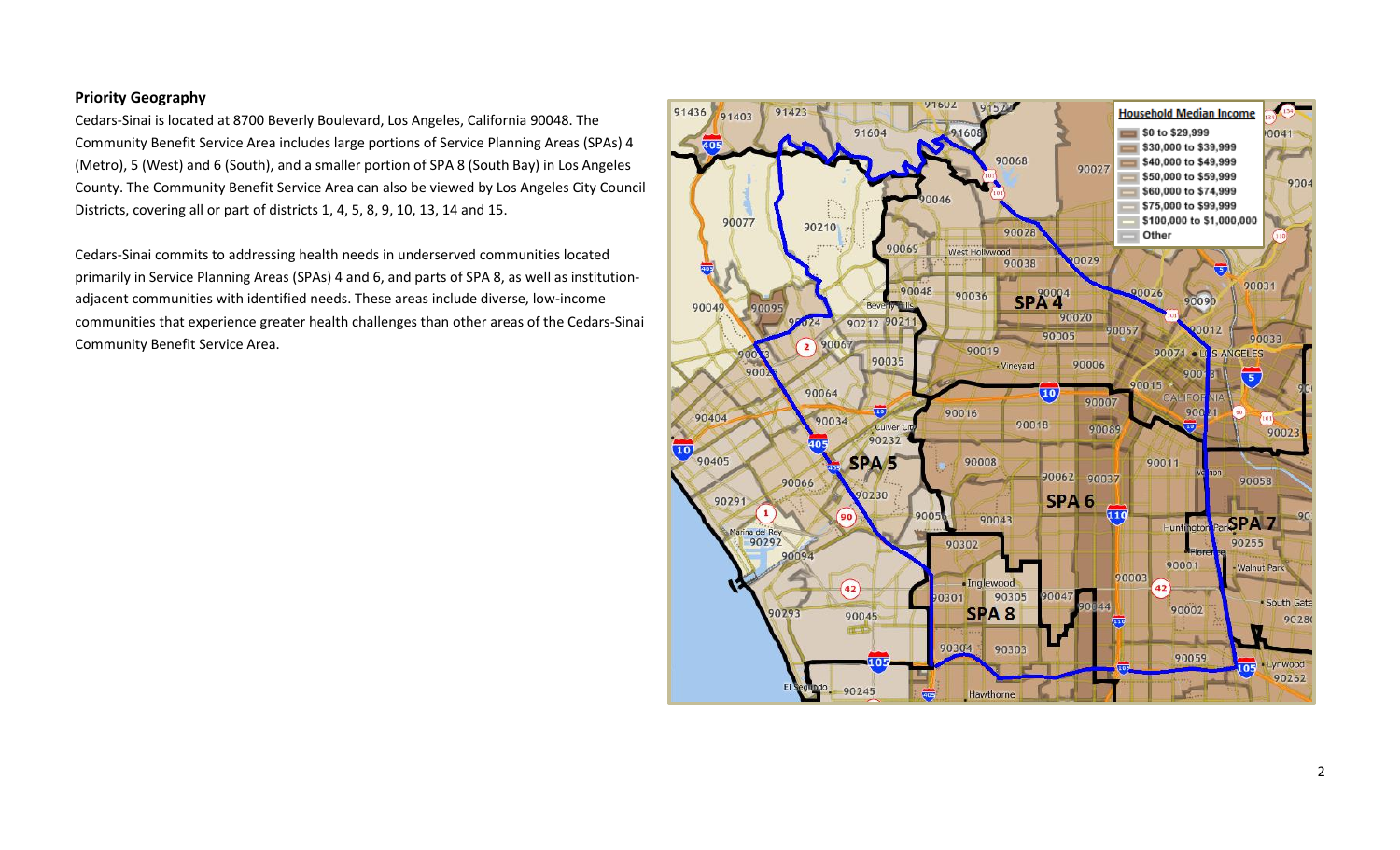|                        | Access to Care (primary care, mental health, preventive care)                                                                                                                                                                                                                                                                                                                                                                                                                                                                                                                                                                                                                                                                                                                                                                                                                                                                                                     |                                                                                                                                                                                                                                                                                 |
|------------------------|-------------------------------------------------------------------------------------------------------------------------------------------------------------------------------------------------------------------------------------------------------------------------------------------------------------------------------------------------------------------------------------------------------------------------------------------------------------------------------------------------------------------------------------------------------------------------------------------------------------------------------------------------------------------------------------------------------------------------------------------------------------------------------------------------------------------------------------------------------------------------------------------------------------------------------------------------------------------|---------------------------------------------------------------------------------------------------------------------------------------------------------------------------------------------------------------------------------------------------------------------------------|
| Goals:                 |                                                                                                                                                                                                                                                                                                                                                                                                                                                                                                                                                                                                                                                                                                                                                                                                                                                                                                                                                                   |                                                                                                                                                                                                                                                                                 |
| $\bullet$              | Increase access to health care and improve the health of medically underserved individuals in our community.                                                                                                                                                                                                                                                                                                                                                                                                                                                                                                                                                                                                                                                                                                                                                                                                                                                      |                                                                                                                                                                                                                                                                                 |
|                        | Increase capacity of health care provider partners to meet the needs of the medically underserved in Cedars-Sinai's Community Benefit Service Area.                                                                                                                                                                                                                                                                                                                                                                                                                                                                                                                                                                                                                                                                                                                                                                                                               |                                                                                                                                                                                                                                                                                 |
| Impact:                |                                                                                                                                                                                                                                                                                                                                                                                                                                                                                                                                                                                                                                                                                                                                                                                                                                                                                                                                                                   |                                                                                                                                                                                                                                                                                 |
| $\bullet$              | Increase availability and access to primary care and preventive care services.                                                                                                                                                                                                                                                                                                                                                                                                                                                                                                                                                                                                                                                                                                                                                                                                                                                                                    |                                                                                                                                                                                                                                                                                 |
| $\bullet$              | Increase community-based mental health services for vulnerable populations.                                                                                                                                                                                                                                                                                                                                                                                                                                                                                                                                                                                                                                                                                                                                                                                                                                                                                       |                                                                                                                                                                                                                                                                                 |
| $\bullet$              | Enhance the capacity of community health centers to improve quality, leadership development and financial stability.                                                                                                                                                                                                                                                                                                                                                                                                                                                                                                                                                                                                                                                                                                                                                                                                                                              |                                                                                                                                                                                                                                                                                 |
| <b>Health Focus</b>    | <b>Programs and Strategies</b>                                                                                                                                                                                                                                                                                                                                                                                                                                                                                                                                                                                                                                                                                                                                                                                                                                                                                                                                    | <b>Partnerships and Collaborations</b>                                                                                                                                                                                                                                          |
| Area                   |                                                                                                                                                                                                                                                                                                                                                                                                                                                                                                                                                                                                                                                                                                                                                                                                                                                                                                                                                                   |                                                                                                                                                                                                                                                                                 |
| <b>Primary Care</b>    | <b>COACH for Kids</b>                                                                                                                                                                                                                                                                                                                                                                                                                                                                                                                                                                                                                                                                                                                                                                                                                                                                                                                                             | Key partners include: the Los Angeles Unified                                                                                                                                                                                                                                   |
| <b>Preventive Care</b> | Cedars-Sinai brings no-cost quality health care services to underserved low-income children and their families<br>through COACH. Staffed by Cedars-Sinai professionals, two fully equipped mobile units regularly visit<br>economically disadvantaged neighborhoods to provide preventive care, diagnosis and treatment. COACH will<br>provide well-child and immunization clinics for children, dental screenings and fluoride varnish services for<br>children and adults, BMI/BP screening clinics for adults, nutrition and fitness education, and linkages to health<br>homes. COACH serves communities in Downtown/Skid Row, Pico-Union/Central Los Angeles, South Los<br>Angeles, Watts, Compton, Inglewood, Crenshaw/Mid-City, and Hollywood/West Hollywood. Health care<br>services will be provided at Head-Start Centers, elementary, middle, and high schools, community-based<br>agencies, family homeless shelters and public housing developments. | School District, Children's Institute Inc.,<br>Inglewood Unified School District, the Housing<br>Authority of the City of Los Angeles (HACLA),<br>South Los Angeles Health Projects WIC, Public<br>Health Foundation Enterprises WIC, and<br><b>Upward Bound House Shelters</b> |
|                        | Training and Direct Medical Care: FQHCs and a partnership with Saban Community Clinic<br>Cedars-Sinai will partner with FQHCs located in Los Angeles to train medical and residents. These partnerships<br>provide physicians-in-training exposure to cultural and psychosocial aspects of patient care and experience<br>treating a wide-range of medical conditions. Cedars-Sinai physicians will provide adult patients access to<br>primary care at the Saban Community Clinic for medical conditions and ancillary services. Cedars-Sinai will<br>provide medical residents for primary clinics, will financially support Saban Community Clinic's provision of<br>primary care to clinic patients, and will provide funding for clinical care.                                                                                                                                                                                                              | Key partners include: Saban Community Clinic,<br>Venice Family Clinic, Planned Parenthood Los<br>Angeles, Los Angeles Christian Health Center,<br>Eisner Pediatric & Family Medical Center,<br>APLA Health and Korean Health Education<br>Information and Research Clinic.      |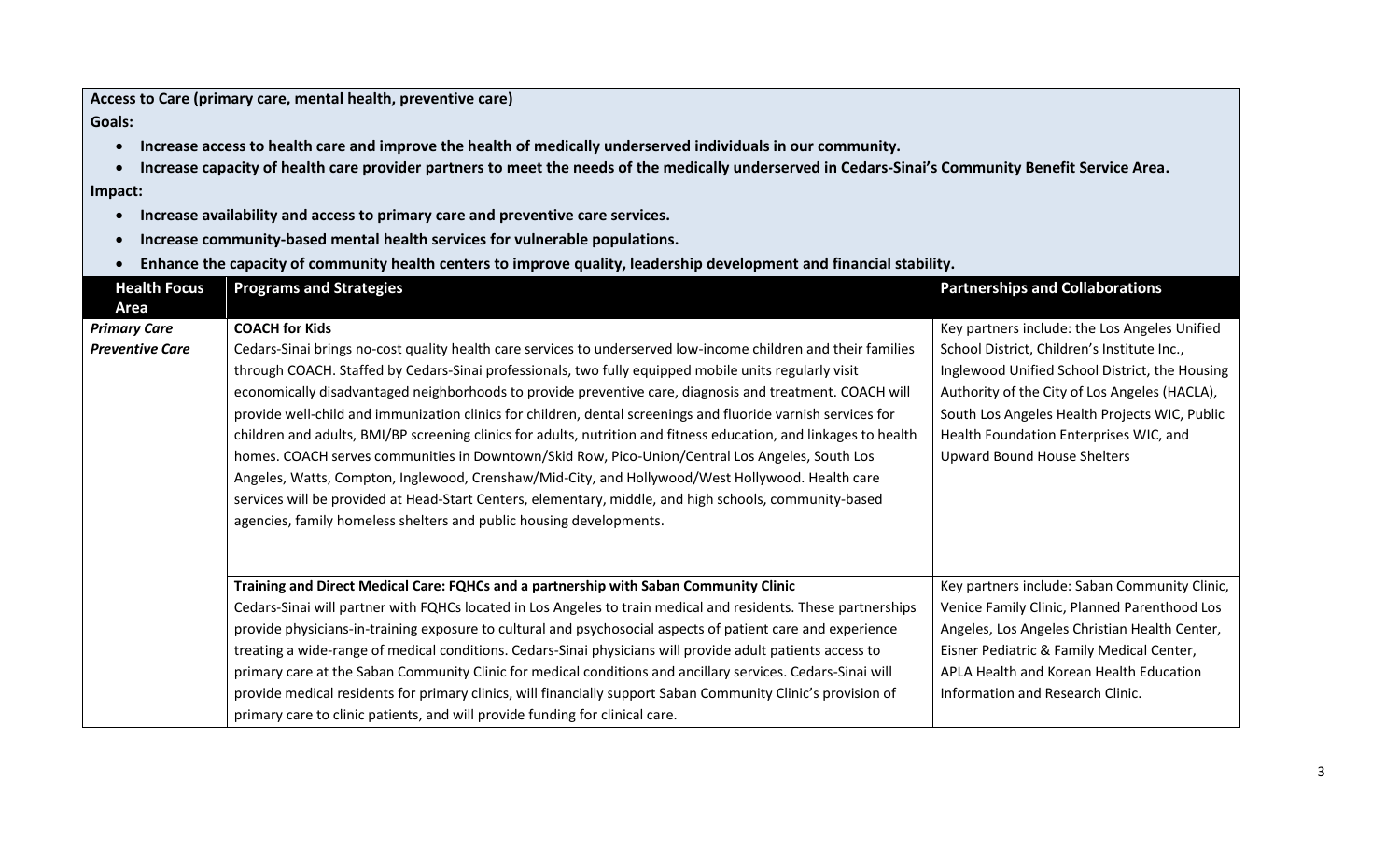|                      | <b>Cedars-Sinai's Ambulatory Care Clinic</b>                                                                      | Key partners include: Cedars-Sinai internal        |
|----------------------|-------------------------------------------------------------------------------------------------------------------|----------------------------------------------------|
|                      | The internal medicine clinic in the Cedars-Sinai Ambulatory Care Center will provide outpatient services to       | departments, including imaging, pharmacy           |
|                      | vulnerable adult populations. Services will include screening, preventive health measures, and management of      | and laboratory services.                           |
|                      | chronic disease.                                                                                                  |                                                    |
|                      | <b>Cedars-Sinai Case Management and Social Work</b>                                                               | The National Healthcare Foundation                 |
|                      | Cedars-Sinai will provide vulnerable residents with recuperative care or post-hospital skilled nursing care as    | Recuperative Care Center is a key partner.         |
|                      | well as access to outpatient care, including meal tickets, taxi vouchers, and bus tokens as needed.               |                                                    |
|                      | <b>Financial Assistance</b>                                                                                       |                                                    |
|                      | Cedars-Sinai will provide financial (sometimes referred to as charity care) assistance through both free and      |                                                    |
|                      | discounted care and government health programs for low-income persons (i.e. Medi-Cal) for health care             |                                                    |
|                      | services, consistent with the hospital's financial assistance policy.                                             |                                                    |
|                      | Grantmaking: Cedars-Sinai's Community Clinic Initiative - Strengthening LA's Safety Net                           | Key partners include: FQHCs and Look-Alikes,       |
|                      | Cedars-Sinai recognizes the critical role of partnerships in promoting access to high-quality care for            | the Institute for High Quality Care, the           |
|                      | underserved populations. Cedars-Sinai is building multi-dimensional partnerships that include significant         | <b>Community Clinic Association of Los Angeles</b> |
|                      | investments to strengthen the safety clinic network across Los Angeles, as well as individual capacity-building   | County and the UCSF Healthforce Center.            |
|                      | grants to clinics. Cedars-Sinai will fund yearlong capacity-building programs that focus on quality, leadership,  |                                                    |
|                      | and financial sustainability and reach the majority of clinics in Cedars-Sinai's Community Benefit Service Area.  |                                                    |
|                      | Grants will also support LA County community clinics build greater capacity to address food insecurity and        |                                                    |
|                      | transportation issues for those who need support.                                                                 |                                                    |
|                      | <b>Senior Flu and Pneumococcal Vaccines</b>                                                                       | Key partners include: schools, work sites,         |
|                      | Cedars-Sinai will provide free immunization programs for children, adults and seniors. Influenza and              | faith-based and community organizations.           |
|                      | pneumococcal shots are offered free to the public.                                                                |                                                    |
|                      | LEAP (Leveraging Exercise to Age in Place): Cedars-Sinai Geriatric Medicine                                       | Key partners include: Jewish Family Services of    |
|                      | With support from the AARP Foundation, Cedars-Sinai will continue to implement exercise and health                | Greater Los Angeles, Partners in Care              |
|                      | management evidence-based programs focused on fall prevention and social isolation.                               | Foundation and senior centers                      |
| <b>Mental Health</b> | <b>Share &amp; Care</b>                                                                                           | Key partners include: elementary, middle and       |
|                      | The Share & Care program will offer programs and trainings for children, teachers, parents and school             | high schools, and the Los Angeles Unified          |
|                      | principals - supervised by licensed mental health practitioners - that will enhance an at-risk child's ability to | School District (LAUSD).                           |
|                      | learn in the classroom, change destructive behaviors and envision a brighter and happier future. Share & Care     |                                                    |
|                      | counselors will facilitate 12-week group art-therapy programs that provide a therapeutic environment to           |                                                    |
|                      | improve students' ability to concentrate on their lessons. Therapy groups will focus on trauma, loss and grief,   |                                                    |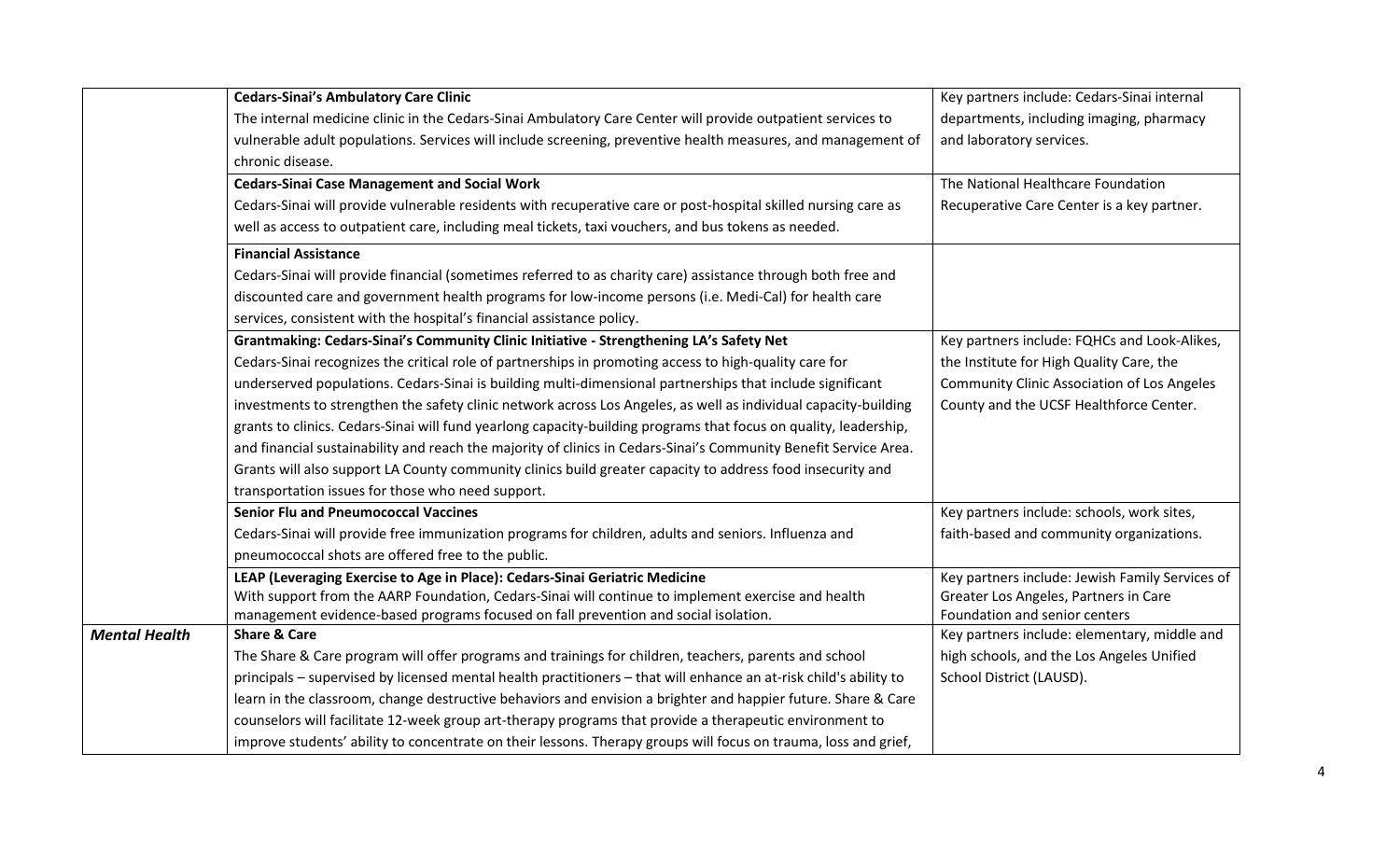| self-esteem, bullying, socialization, anger management, divorce, shyness, students with an incarcerated parent,  |                                                  |
|------------------------------------------------------------------------------------------------------------------|--------------------------------------------------|
| and substance abuse.                                                                                             |                                                  |
| <b>Grantmaking: Behavioral Health Initiative Grants</b>                                                          | Key partners include: community mental           |
| Cedars-Sinai will provide behavioral health grants to increase access to mental health care and substance use    | health care providers, social service providers, |
| disorder services. The Behavioral Health Initiative will provide grants that address the behavioral health needs | the Center for Care Innovations, and             |
| of vulnerable populations - particularly the uninsured, underinsured and the uninsurable. The Behavioral         | University of California, Irvine                 |
| Health Initiative will increase access to high-quality mental health and substance use disorder services through |                                                  |
| grant support for capacity-building programs and direct service continuity grants. The Behavioral Health         |                                                  |
| Initiative aims to promote effective linkages to care and will focus on increasing access to needed behavioral   |                                                  |
| health services with an emphasis on primary care integration and supportive patient navigation.                  |                                                  |
| <b>Teen Line</b>                                                                                                 | Key partners include: funding partners,          |
| Teen Line, a Cedars-Sinai supported organization housed on the Medical Center's premises, provides crisis        | regional and national resource partners          |
| intervention and prevention, peer counseling and referrals for adolescents ages 12 to 19. The teen-to-teen       | providing added support for teens.               |
| program helps young people cope in times of trauma and stress by offering advice and referrals. Teen Line's      |                                                  |
| outreach services provide education to schools and adolescent-serving agencies. The Teen Line hotline,           |                                                  |
| answered by intensively trained high school students, is open daily and receives calls from teens across the     |                                                  |
| nation.                                                                                                          |                                                  |
| <b>COACH for Kids</b>                                                                                            | Key partners include: collaboratives that        |
| COACH will provide services that include counseling, parenting support groups, parent education classes,         | support individuals'/families' mental health     |
| mental health and children's groups. Case management and social service assessments include plans and            | needs, Southern California Mobile Health         |
| referrals for help with issues such as housing and job training.                                                 | Clinics Coalition, Faith-Based Advisory Council, |
|                                                                                                                  | Watts Gang Task Force and Shields for            |
|                                                                                                                  | Families.                                        |
|                                                                                                                  |                                                  |
|                                                                                                                  |                                                  |
|                                                                                                                  |                                                  |
|                                                                                                                  |                                                  |
|                                                                                                                  |                                                  |
|                                                                                                                  |                                                  |
|                                                                                                                  |                                                  |
|                                                                                                                  |                                                  |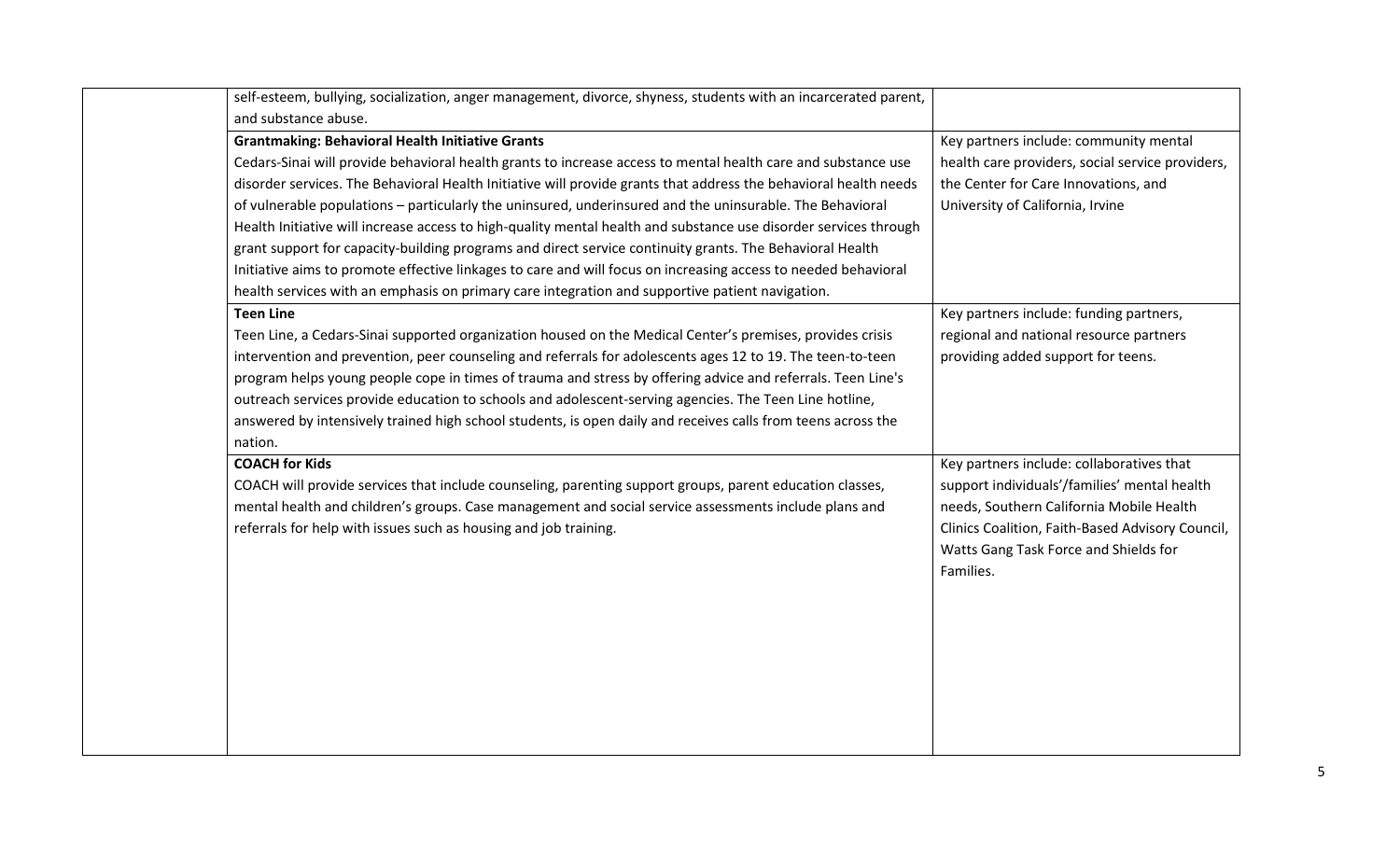Chronic Disease (Cancer, Cardiovascular Disease, Diabetes, Overweight and Obesity – Healthy Food Choices and Physical Activity) **Goals:**

- **Reduce the impact of chronic diseases on health and increase the focus on chronic disease prevention and treatment education.**
- **Reduce the risks of overweight and obesity as a result of increased healthy eating and physical activity.**

**Impact:**

- **Improve screening, prevention and treatment of chronic diseases.**
- **Increase individuals' participation in chronic disease prevention and management recommendations.**

| <b>Health Focus Area</b> | <b>Programs and Strategies</b>                                                                                      | <b>Partnerships and Collaborations</b>         |
|--------------------------|---------------------------------------------------------------------------------------------------------------------|------------------------------------------------|
| <b>Cancer</b>            | <b>Support Groups</b>                                                                                               | Key partners include: schools, municipalities, |
|                          | Cedars-Sinai will provide comprehensive support groups that focus on assisting persons with cancer and their        | faith groups and community-based               |
|                          | family and caregivers. Support groups include:                                                                      | organizations, the American Cancer Society,    |
|                          | Cancer Exercise Program supports people who have cancer-related fatigue. The program provides a<br>$\bullet$        | and Los Angeles Police Department.             |
|                          | foundation for individuals to continue exercising using community resources after completion.                       |                                                |
|                          | Samuel Oschin Comprehensive Cancer Institute Cancer Survivorship Services provides rehabilitation                   |                                                |
|                          | medicine to cancer patients, including social services, exercise recovery, nutrition services, grant studies,       |                                                |
|                          | and referral services to assist with healing and rehabilitation and improve quality of life after cancer            |                                                |
|                          | treatment.                                                                                                          |                                                |
|                          | Nutrition & Cancer Workshop is for families and caregivers. Presenters are registered dietitians, board             |                                                |
|                          | certified in oncology nutrition.                                                                                    |                                                |
|                          | Hematology Oncology Support Groups include Qigong, Stress Reduction Writing, Restorative and<br>$\bullet$           |                                                |
|                          | Strengthening Yoga Classes. These groups are designed for cancer survivors and open to community                    |                                                |
|                          | members to help them heal and cope with cancer.                                                                     |                                                |
|                          | C-S Cancer Outreach Services: Lectures, presentations and cancer screenings, open to the public in the<br>$\bullet$ |                                                |
|                          | community and CSMC venues, designed to educate and encourage targeted, underserved populations to                   |                                                |
|                          | obtain cancer screenings & treatment. Targeted, underserved populations include: racial minorities, LGBTI           |                                                |
|                          | populations & women.                                                                                                |                                                |
|                          | Samuel Oschin Comprehensive Cancer Institute Sarcoma Support Group: Support Group for all patients<br>$\bullet$     |                                                |
|                          | with diagnosis of sarcoma.                                                                                          |                                                |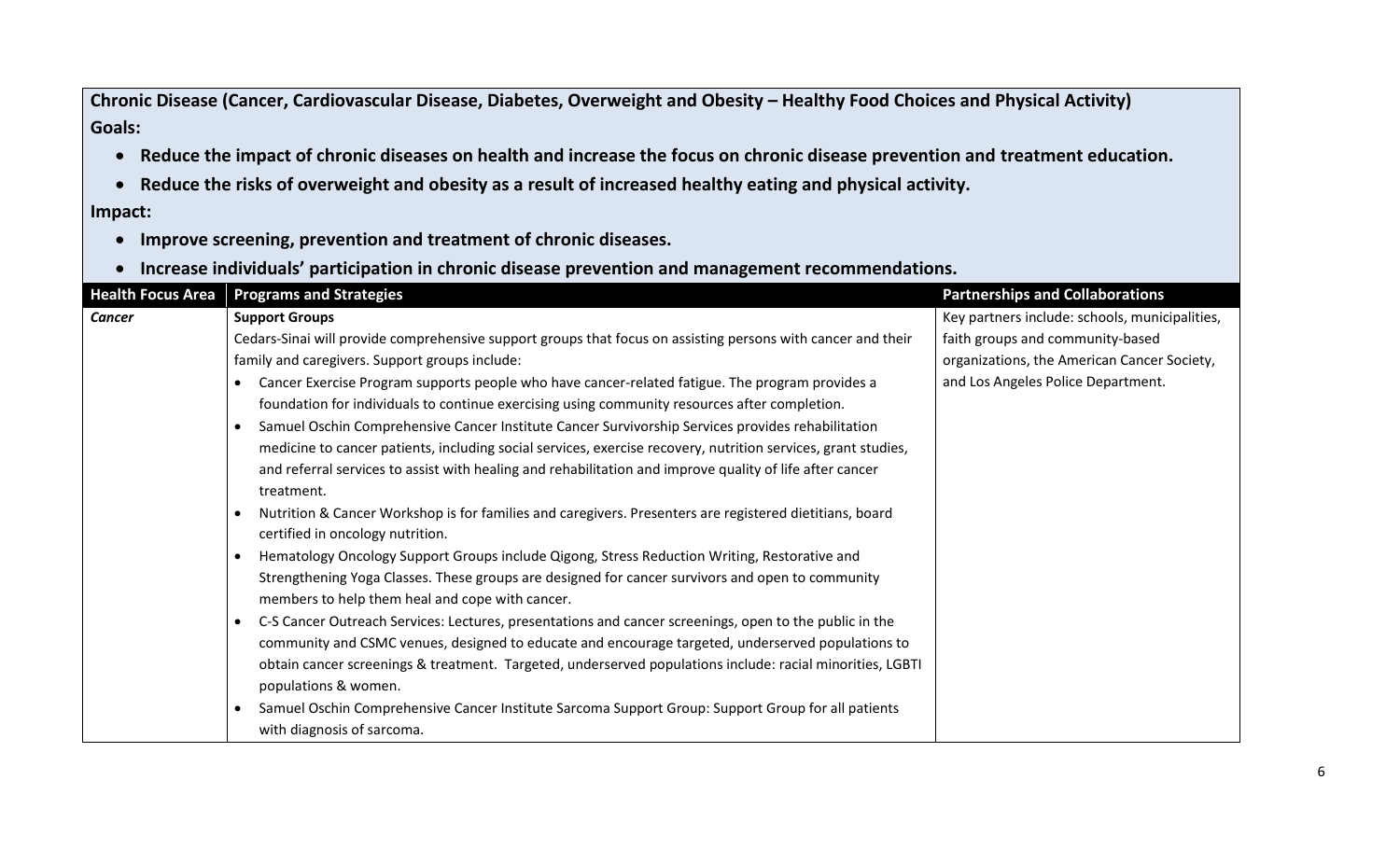| Samuel Oschin Comprehensive Cancer Institute Men's Monthly Cancer Support Breakfast: Once a month,<br>$\bullet$     |
|---------------------------------------------------------------------------------------------------------------------|
| approximately 12 men meet for breakfast, on the 4th Monday of each month, an event open to the public               |
| to provide psycho-social support to Cancer patients/survivors.                                                      |
| Samuel Oschin Comprehensive Cancer Institute Kidney Cancer Support Groups: Educational and Support<br>$\bullet$     |
| Program for patients with Kidney Cancer.                                                                            |
| Samuel Oschin Comprehensive Cancer Institute It's All About Improv After Cancer: Samuel Oschin<br>$\bullet$         |
| Comprehensive Cancer Institute 6-week program taught by a facilitator/actress. Program teaches Cancer               |
| Prostate patients/survivors exercises in humor, stress & anxiety to express and relieve their tension during        |
| the healing process.                                                                                                |
| Brain Aneurysm and Brain Tumor Educational Support Groups: Meet quarterly, are open to the public for<br>$\bullet$  |
| informative presentations given by Cedars-Sinai clinicians, MDs and other healthcare professions. The               |
| support groups provide a venue to meet and support others that are experiencing similar challenges                  |
| related to their medical condition.                                                                                 |
| <b>Education</b>                                                                                                    |
| Cedars-Sinai will provide cancer education for identified community needs by deploying expert health                |
| professionals at the Medical Center and in the community. Programs will focus on cancer prevention and early        |
| diagnosis as well as treatment information. They will include community education lectures on topics such as        |
| skin cancer awareness, prostate and colorectal cancer, and breast cancer. Additionally, lifestyle-focused           |
| education such as proper weight management, exercise, tobacco and alcohol will be provided.                         |
| <b>Community-Based Cancer Preventive Screenings</b>                                                                 |
| Cedars-Sinai will continue screening programs for lung, breast, prostate, skin, colorectal and oral cancers, at the |
| Medical Center and in the community. These will include:                                                            |
| The Cedars-Sinai Wasserman Breast Cancer Risk Reduction Program at the Samuel Oschin Comprehensive<br>$\bullet$     |
| Cancer Institute's Saul and Joyce Brandman Breast Center, a project of Women's Guild, will provide breast           |
| cancer risk assessment services, including genetic testing. Additionally, throughout the year, the                  |
| Wasserman Breast Cancer Kiosk Risk Assessment program will participate in community health fairs to                 |
| provide breast cancer risk assessment services and referrals to the community, free of charge. Cedars-Sinai         |
| will also partner with the American Cancer Society to provide discounted mammograms.                                |
| Prostate cancer screening and risk assessments will be conducted annually and will include physical<br>$\bullet$    |
| examinations, laboratory tests, education and referrals for follow up.                                              |
| Oral cancer exams will be offered in collaboration with a community mobile screening van.<br>$\bullet$              |
|                                                                                                                     |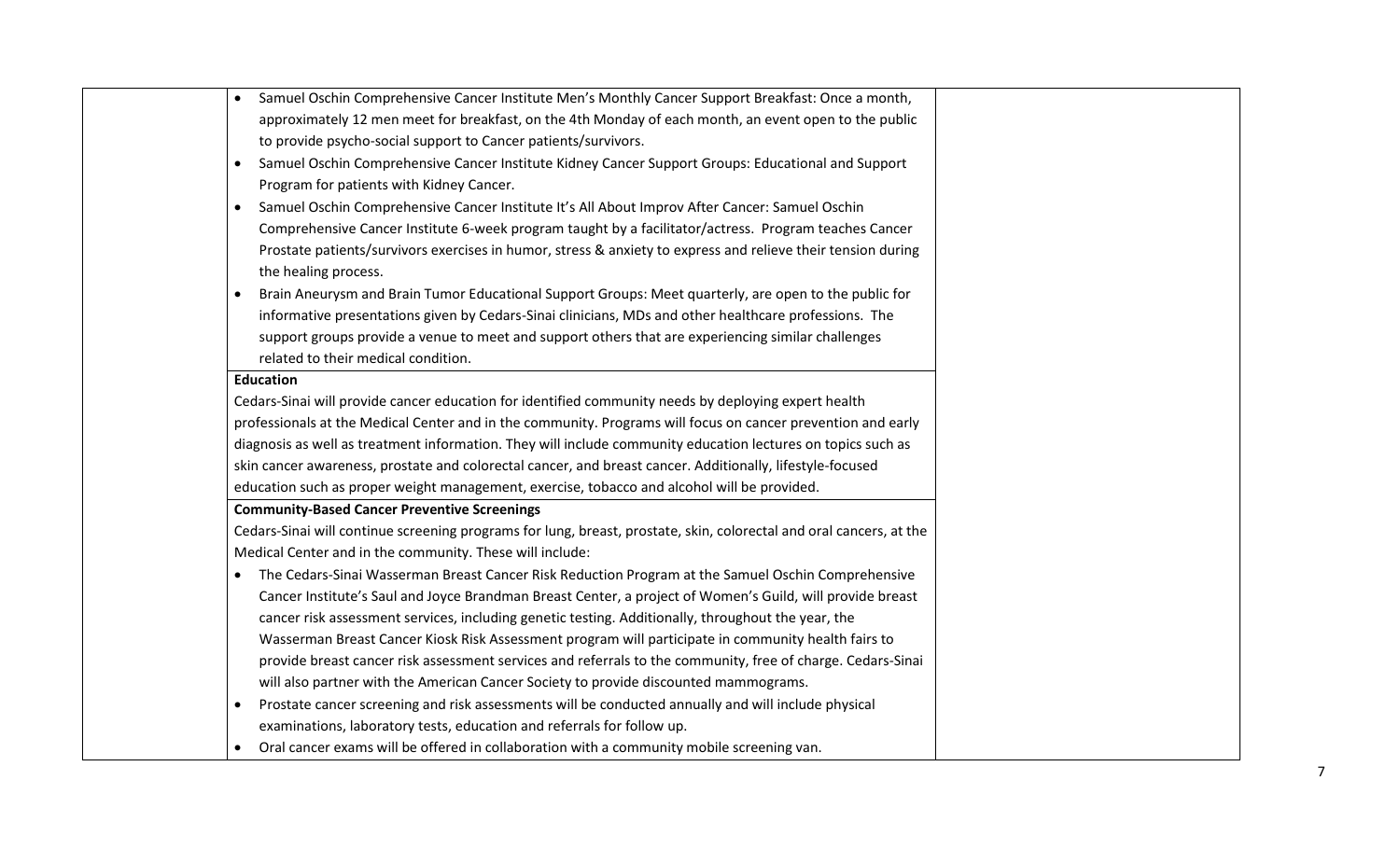|                 | Colorectal cancer screening will be provided in collaboration with the Los Angeles Police Department.<br>$\bullet$           |                                              |
|-----------------|------------------------------------------------------------------------------------------------------------------------------|----------------------------------------------|
|                 | Pulmonary testing and screening programs will be offered in community venues.                                                |                                              |
|                 | Cedars-Sinai will also sponsor a reduced cost lung cancer screening program.                                                 |                                              |
| Cardiovascular  | <b>Patient and Community Support Groups</b>                                                                                  | Key partners include: local cities, senior   |
| <b>Disease</b>  | A Diabetes Support Group, coordinated by the Diabetic Outpatient Training and Education Clinic at Cedars-                    | centers, faith-based organizations, American |
| <b>Diabetes</b> | Sinai, will meet monthly and is open to the public. The group will provide nutrition and dietary counseling to               | Diabetes Association, American Heart         |
|                 | help people manage their diabetes.                                                                                           | Association, Telemundo, and Cedars-Sinai     |
|                 | <b>Community Health Improvement Programs, Screenings and Health Fairs</b>                                                    | clinical staff.                              |
|                 | Cedars-Sinai will provide free public screening exams, including point-of-care testing for diabetes and                      |                                              |
|                 | cardiovascular disease at the Medical Center and at diverse community venues. Examples include:                              |                                              |
|                 | Partner with the cities of Los Angeles, West Hollywood and Beverly Hills to provide blood glucose,<br>$\bullet$              |                                              |
|                 | cholesterol and blood pressure screenings in partnership with community organizations.                                       |                                              |
|                 | Partner with senior centers to provide risk assessment, health screening and preventive health education.                    |                                              |
|                 | In addition, health maintenance programs are designed to allow seniors to maintain independent living and                    |                                              |
|                 | manage diabetes and cardiovascular disease.                                                                                  |                                              |
|                 | Partner with faith-based organizations, such as churches and synagogues, to provide screening and referral                   |                                              |
|                 | programs for cholesterol, diabetes, hypertension and stroke prevention and control.                                          |                                              |
|                 | Partner with disease-specific organizations to provide risk assessment, health screening and preventive<br>health education. |                                              |
|                 | Partner with a media organization to hold population-specific health events. Cedars-Sinai will participate in                |                                              |
|                 | the annual Telemundo Health Fair in collaboration with other community organizations to provide                              |                                              |
|                 | free/low-cost screening for diseases, counseling and referrals for the Latino community.                                     |                                              |
|                 | Provide community health programs and screenings in collaboration with nursing, medical staff and various                    |                                              |
|                 | members of the clinical care team.                                                                                           |                                              |
|                 |                                                                                                                              |                                              |
|                 |                                                                                                                              |                                              |
|                 |                                                                                                                              |                                              |
|                 |                                                                                                                              |                                              |
|                 |                                                                                                                              |                                              |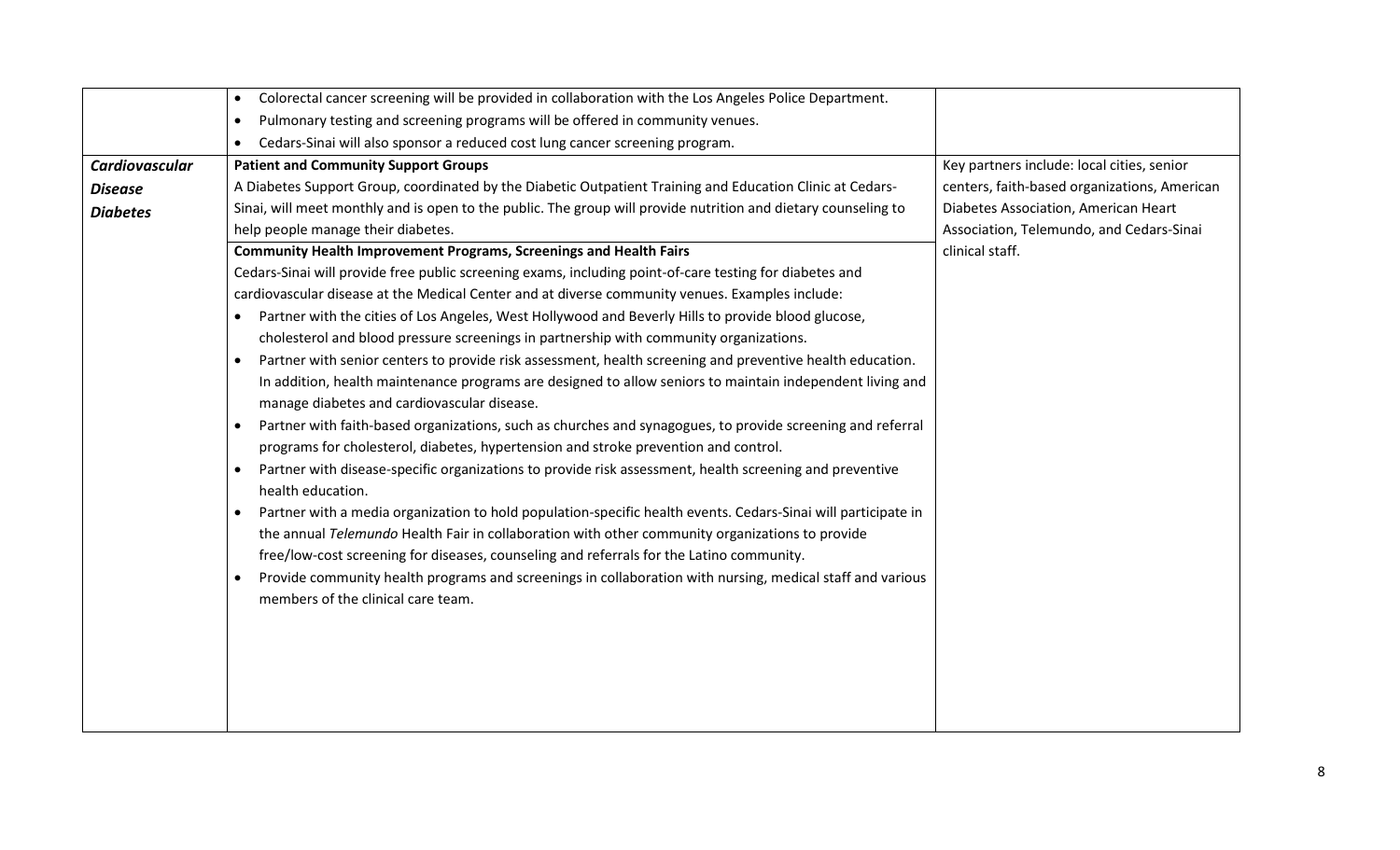| <b>Overweight and</b>    | <b>Healthy Habits</b>                                                                                           | Key partners include: elementary schools, the     |
|--------------------------|-----------------------------------------------------------------------------------------------------------------|---------------------------------------------------|
| Obesity:                 | Cedars-Sinai's Healthy Habits program will provide education and technical assistance to support healthy eating | Los Angeles Unified School District (LAUSD),      |
| <b>Healthy Food</b>      | and physical activity among school-aged children and their families in Mid-City Los Angeles, Koreatown and      | LA City Department of Recreation and Park         |
| <b>Choices and</b>       | surrounding communities. Working with underserved communities, Cedars-Sinai health educators will provide       | and community-based organizations.                |
| <b>Physical Activity</b> | children and their families with the knowledge and skills needed to adopt healthy lifestyles. Healthy Habits    |                                                   |
|                          | includes: Healthy Habits elementary curriculum, Healthy Habits for Families, Cooking Healthy Habits, Building   |                                                   |
|                          | Healthy Habits, Step & Sweat Walking Club, Exercise in the Park, Grocery Store Tour, summer programs,           |                                                   |
|                          | teacher trainings, and ongoing capacity building and technical assistance to schools and community partners.    |                                                   |
|                          | <b>COACH for Kids</b>                                                                                           | Key partners include: elementary and middle       |
|                          | COACH will provide intervention and prevention services, including comprehensive nutrition assessments,         | schools, community-based programs,                |
|                          | counseling and monitoring for overweight and obese children, preschool nutrition and fitness education, 5th     | homeless shelters and public housing              |
|                          | grade nutrition and fitness education, nutrition and fitness education through theater arts and gardening,      | developments, Jordan Downs Housing                |
|                          | parent education workshops, and healthy cooking classes for children and parents.                               | Development, South Los Angeles Wellness           |
|                          |                                                                                                                 | Collaborative, First Ladies Health Initiative and |
|                          |                                                                                                                 | the LA Trust Learning Collaborative.              |
|                          | <b>Community Health Improvement</b>                                                                             | Key partners include: senior centers, schools,    |
|                          | Cedars-Sinai will continue to implement free community lectures at community sites to provide health            | community clinics and other community             |
|                          | information to vulnerable populations. Health education lectures are provided by Cedars-Sinai nurses,           | organizations.                                    |
|                          | physicians and other health professionals and cover a wide-range of topics identified by the community.         |                                                   |
|                          | Cedars-Sinai will seek system-level coordination of Community Health Improvement programs, with a special       |                                                   |
|                          | focus on leveraging Cedars-Sinai's system-level capacity along with target geographies and community needs to   |                                                   |
|                          | build strategies, programs and services that improve community health.                                          |                                                   |
|                          |                                                                                                                 |                                                   |
|                          |                                                                                                                 |                                                   |
|                          |                                                                                                                 |                                                   |
|                          |                                                                                                                 |                                                   |
|                          |                                                                                                                 |                                                   |
|                          |                                                                                                                 |                                                   |
|                          |                                                                                                                 |                                                   |
|                          |                                                                                                                 |                                                   |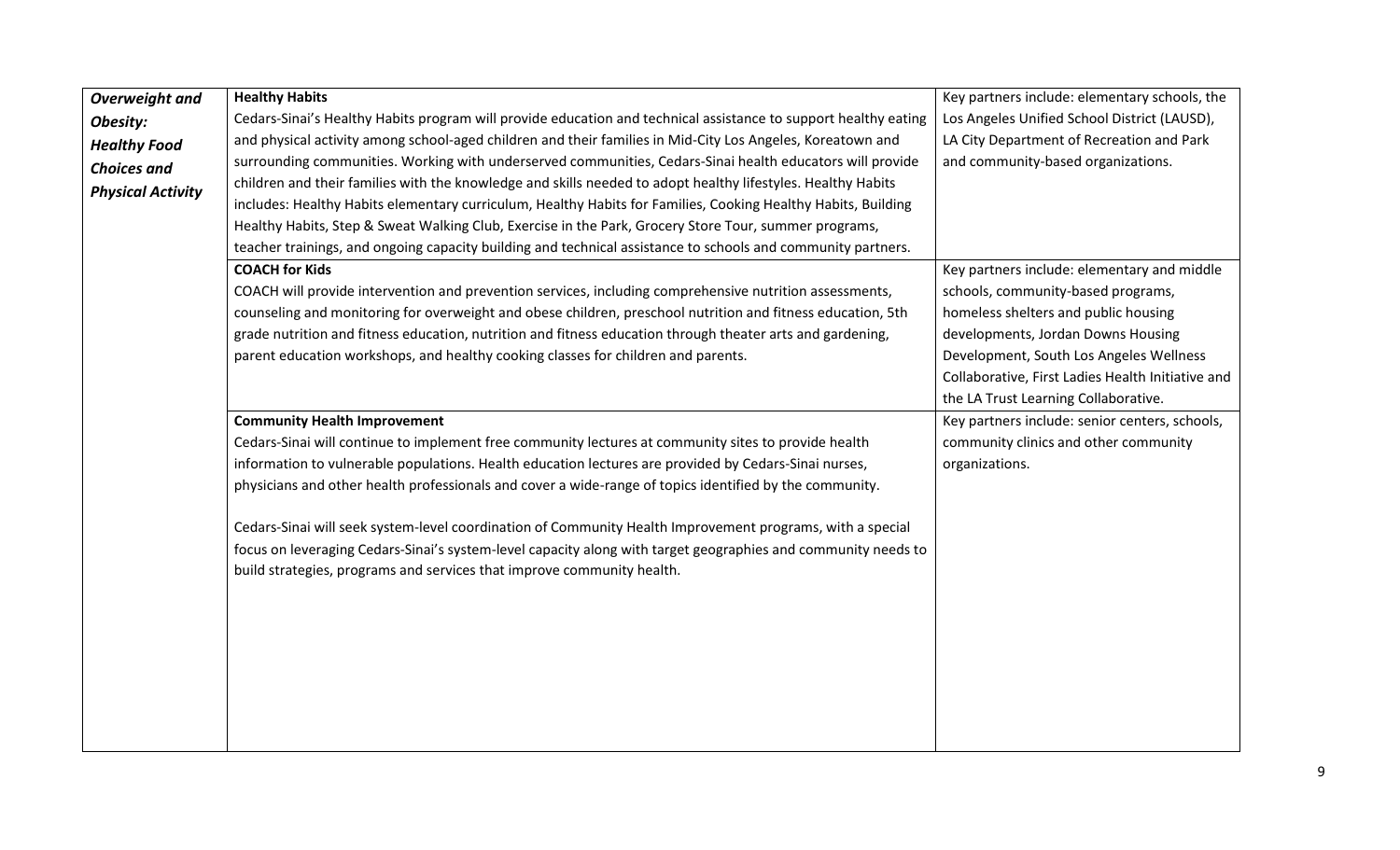### **Homelessness**

### **Goals:**

- **Improve health care delivery to persons experiencing homelessness.**
- **Connect persons experiencing homelessness with needed resources.**

### **Impact:**

- **Improve the health of homeless individuals.**
- **Increase access to community-based services.**

| <b>Health Focus Area</b> | <b>Programs and Strategies</b>                                                                                      | <b>Partnerships and Collaborations</b>        |
|--------------------------|---------------------------------------------------------------------------------------------------------------------|-----------------------------------------------|
| Homelessness             | <b>Emergency Department Homeless Navigation</b>                                                                     | Key partners include: Community               |
|                          | Cedars-Sinai will provide two on-site homeless navigators in the Emergency Department (ED) who will support         | organizations that work directly with people  |
|                          | patients who are being discharged from the ED and are experiencing homelessness. The navigators will assist in      | experiencing homelessness or strive to        |
|                          | coordinating discharge plans, assessing patient needs, and providing complex case management to connect             | improve housing stability and access to care, |
|                          | homeless patients to community services including the Coordinated Entry System (CES), housing, primary care,        | recuperative care facilities and other        |
|                          | mental health, substance use, and other supportive services.                                                        | hospitals, lead-agencies and housing          |
|                          | <b>Recuperative Care</b>                                                                                            | innovators to collaborate on scalable         |
|                          | Cedars-Sinai will support patients who require additional assistance post-discharge, but are homeless and lack      | solutions.                                    |
|                          | a place to recover. Cedars-Sinai will discharge these patients to facilities designed to help care for patients and |                                               |
|                          | to connect them into programs, including the Coordinated Entry System (CES), so they can receive government         |                                               |
|                          | benefits and be screened and rated to become eligible for longer-term housing solutions. Cedars-Sinai               |                                               |
|                          | currently is leasing five recuperative care beds, with plans to expand.                                             |                                               |
|                          | Social Determinants of Health (SDOH) Community Resources Connections (CRC)                                          |                                               |
|                          | Cedars-Sinai is developing a coordinated and cohesive cross-departmental approach to address social needs,          |                                               |
|                          | SDOH, and health equity for patients with - and/or at risk of - housing instability and/or homelessness. This       |                                               |
|                          | initiative provides screening opportunities to detect vulnerable patients who are at risk of having unmet social    |                                               |
|                          | needs. CRC will provide community health workers to connect patients to community-based services to meet            |                                               |
|                          | the needs of food insecurity, transportation, housing instability/homelessness, behavioral health services          |                                               |
|                          | including mental health, substance use, cognitive impairment, and social isolation.                                 |                                               |
|                          |                                                                                                                     |                                               |